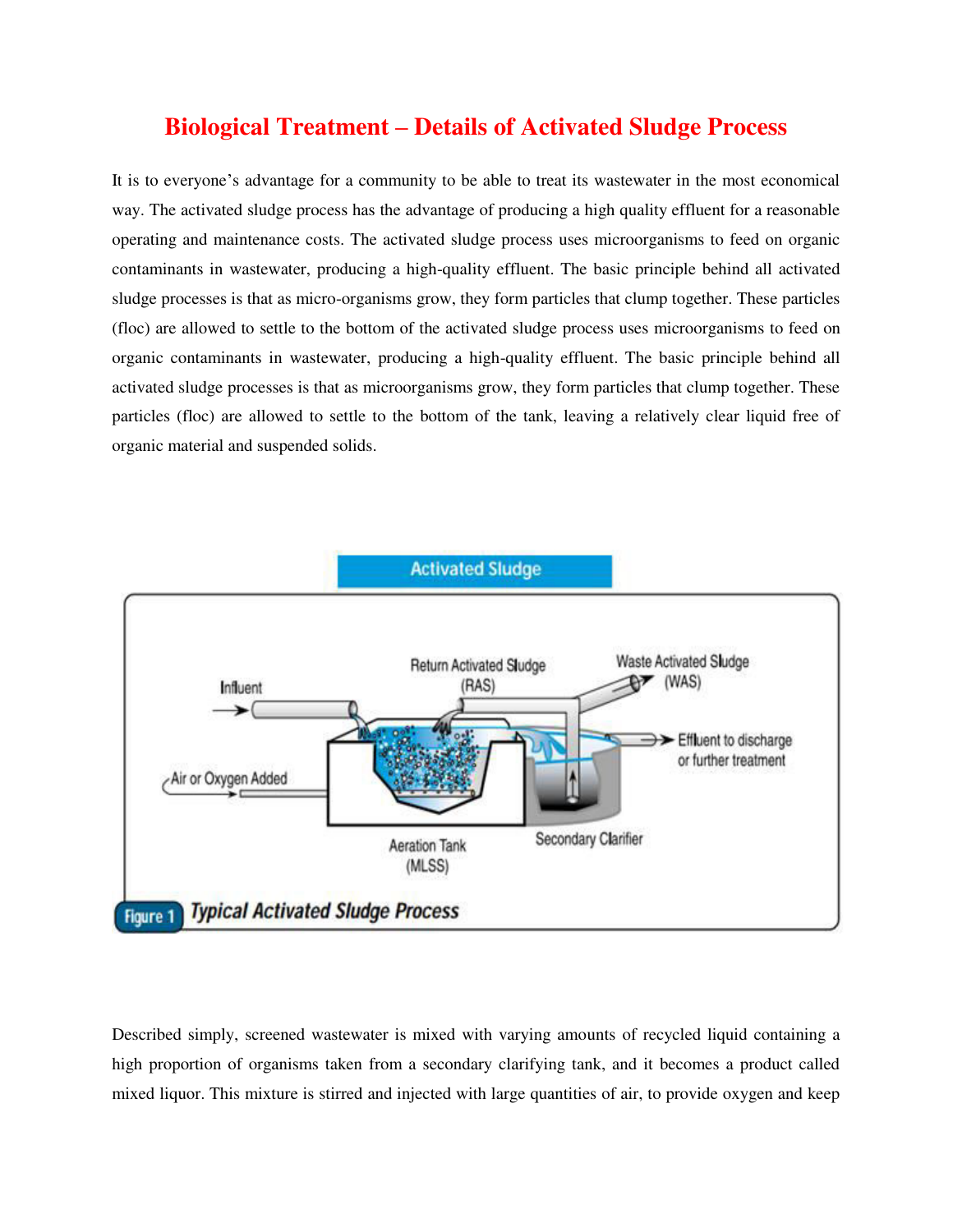solids in suspension. After a period of time, mixed liquor flows to a clarifier where it is allowed to settle. A portion of the bacteria is removed as it settles, and the partially cleaned water flows on for further treatment. The resulting settled solids, the activated sludge, are returned to the first tank to begin the process again. Initially developed in England in the early 1900s, the activated sludge process did not become widespread in the U.S. until the 1940s. Today a number of variations of the basic process have been developed.



**Picture:** Showing Activate Sludge Process (Diffuse Aeration)

## **Variations in Activated Sludge process:**

- 1. Conventional activated sludge
- 2. Extended aeration
- 3. Completely mixed activated sludge
- 4. The contact stabilization process

We have already discussed the conventional activated sludge process. Here we will brief about extended aeration & contact stabilization.